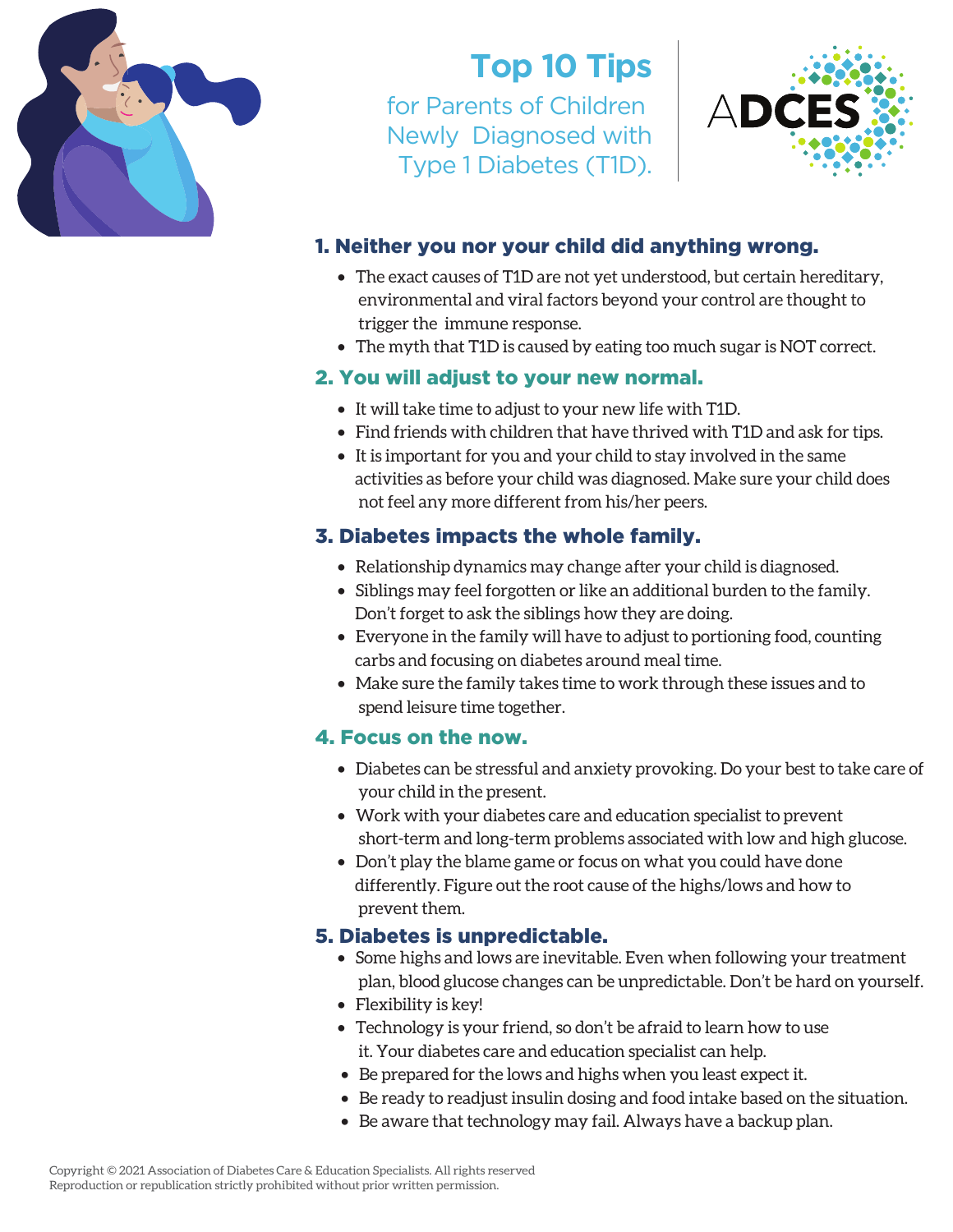

## **Top 10 Tips**

for Parents of Children Newly Diagnosed with Type 1 Diabetes (T1D).



#### 6. You are not alone

- Thousands of others have shared the experience of caring for a child with T1D. If they can do it, so can you!
- Diabetes camps can provide an important oasis where your child can build long-lasting friendships with others who understand what it's like to live with T1D. Camp parents can also network with others who are well-informed about diabetes technology, medical insurance coverage, local health care providers, schools and other issues.
- Peer support is powerful, but if you are not ready, that is okay.
- Your child will have a diabetes care team that should inform you about local events and support resources for your family.
- Online support communities can be wonderful resources when used properly. Be aware of who is providing the information, the source it's coming from and how it might affect your child. Always consult with your diabetes care and education specialist or diabetes care team before making changes to your care plan. Remember that every person is different and what works for one individual may or may not work for your child. Learn more at DiabetesEducator.org/PeerSupport.

## 7. You and your child will become diabetes experts.

- You and your child are the biggest experts in your child's diabetes care. You and your child know how your child's body is impacted by certain factors better than anyone else.
- Ask your child for their input about their diabetes. Include your child in self-management discussions. Let them learn to calculate insulin dosages based on glucose levels, insulin sensitivity, correction factors, carb counting, activity level, etc.
- Remember, your job as a parent is to prepare your child to take care of her/himself.

## 8. Take care of your mental health and your child's.

- Diabetes burnout is real. Seek mental health support if you have any concerns for yourself or your child. Ask your diabetes care and education specialist diabetes care team for a referral.
- It is normal to feel stressed by diabetes and to seek mental health support.